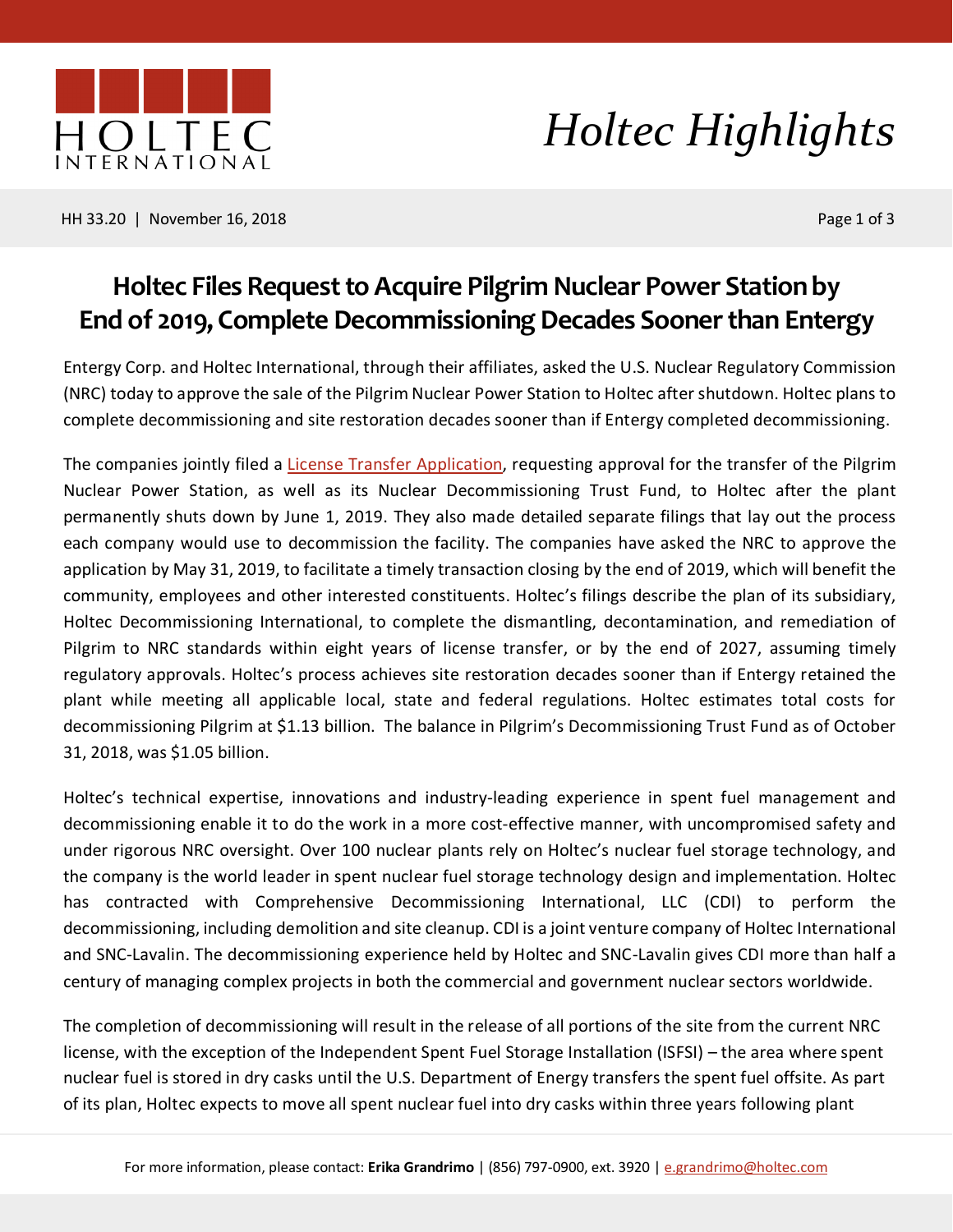

# *Holtec Highlights*

#### HH 33.20 | November 16, 2018 Page 2 of 3

shutdown. Additionally, Holtec has a pending application with the NRC for a Consolidated Interim Storage Facility in New Mexico, which could eventually store spent nuclear fuel from Pilgrim and other U.S. nuclear power plants.

In addition to the License Transfer Application, Entergy and Holtec submitted filings today with the NRC that outline these areas:

- Post-Shutdown Decommissioning Activities Report A description, schedule and cost estimate of planned decommissioning activities.
- Decommissioning Cost Estimate A study estimating the costs to decommission the nuclear plant, including labor, fuel and disposal fees (included as an attachment to the PSDAR).
- Commingled Fund Exemption Request A request to allow the Nuclear Decommissioning Trust Fund to be used for spent fuel management and site restoration (Holtec's exemption request is included with the License Transfer Application).
- Entergy also submitted an Updated Spent Fuel Management Plan, which describes how Pilgrim intends to fund and manage all spent nuclear fuel until it is transferred to the U.S. Department of Energy for ultimate disposal.

The Entergy submittals will govern Pilgrim's decommissioning if Entergy remains the plant owner and operator. If the sale, originally announced August 1, 2018, does not take place and the Entergy affiliate (Entergy Nuclear Generation Company) continues to own Pilgrim, the plant would be placed in "SAFSTOR," the NRC-approved option that allows the Nuclear Decommissioning Trust Fund to grow over several decades before decommissioning and site restoration is completed by 2080. Entergy estimates total costs for decommissioning Pilgrim using the SAFSTOR method to be \$1.66 billion. The Holtec submittals provide its plan for decommissioning the plant promptly.

### **Cautionary Note Regarding Forward-Looking Statements**

In this news release, and from time to time, Entergy Corporation makes certain "forward-looking statements" within the meaning of the Private Securities Litigation Reform Act of 1995. Such forward-looking statements include, among other things, Entergy's plans and expectations with respect to the Pilgrim Nuclear Power Station and the proposed sale transaction and other statements of Entergy's plans, beliefs or expectations included in this news release. Except to the extent required by the federal securities laws, Entergy undertakes no obligation to publicly update or revise any forward-looking statements, whether as a result of new information, future events, or otherwise.